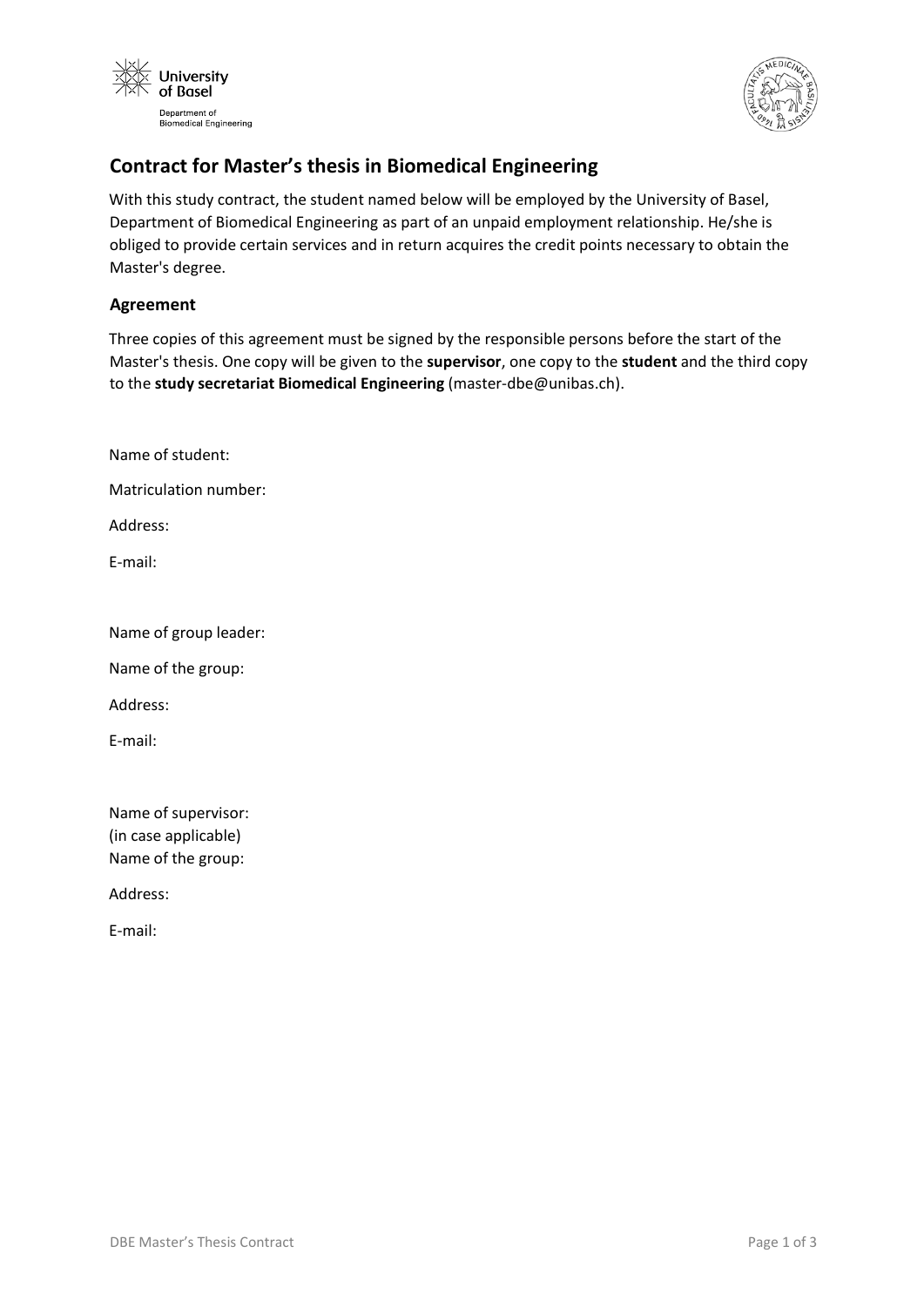



### **Title of the Master's thesis:**

**Master's thesis content** (short description) (11-13 lines max.)

Ethical aspects and standards have been considered and respected in this master's thesis.

#### **Intellectual Property**

The rights to intellectual property, which has been acquired during the master's thesis, are subject to the University's ordinance the "Ordnung über Nebentätigkeiten, Vereinbarungen mit Dritten und die Verwertung von geistigem Eigentum im Rahmen der universitären Tätigkeit". (Loosely translated: Ordinance regarding a second form of employment, agreements with third parties and the use of intellectual property while carrying out professional activities at the University").